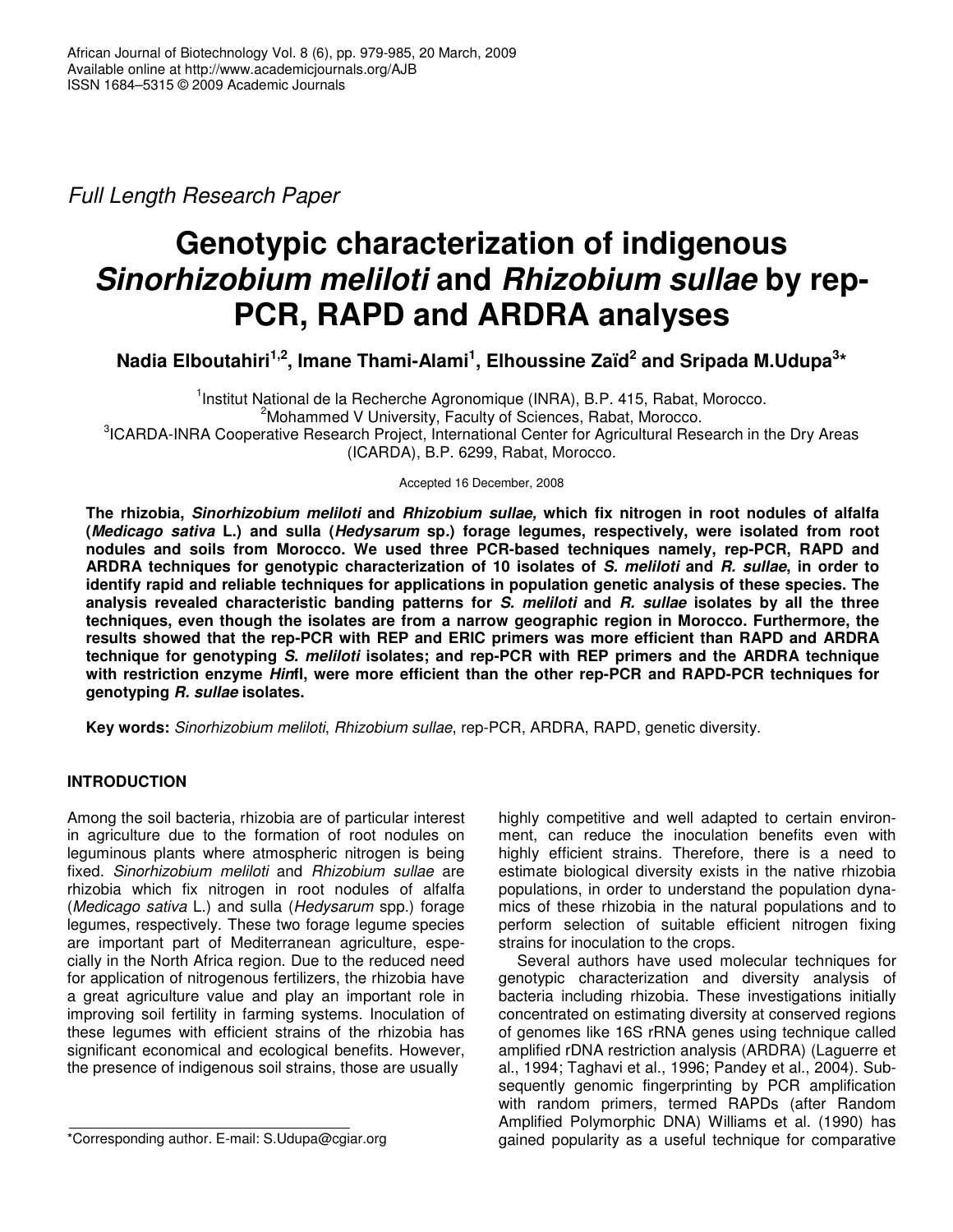|                | Date of collection | Sampling site in |                            | Type of sample |  |  |  |  |
|----------------|--------------------|------------------|----------------------------|----------------|--|--|--|--|
| <b>Isolate</b> | (Year/Month/Date)  | <b>Morocco</b>   | Host cultivar <sup>a</sup> | collected      |  |  |  |  |
| S. meliloti    |                    |                  |                            |                |  |  |  |  |
| 1              | 2005/03/10         | Demnate          | Demnate population         | <b>Nodules</b> |  |  |  |  |
| $\overline{c}$ | 2005/03/10         | Demnate          | Demnate population         | <b>Nodules</b> |  |  |  |  |
| 3              | 2005/03/10         | Demnate          | Demnate population         | <b>Nodules</b> |  |  |  |  |
| 4              | 2005/03/10         | Demnate          | Demnate population         | Soil           |  |  |  |  |
| 5              | 2005/03/03         | Ziz              | Ziz population             | Soil           |  |  |  |  |
| 6              | 2005/03/16         | Erfoud           | Erfoud population          | Soil           |  |  |  |  |
| 7              | 2005/03/16         | Erfoud           | Erfoud population          | Soil           |  |  |  |  |
| 8              | 2005/03/16         | Erfoud           | Erfoud population          | Soil           |  |  |  |  |
| 9              | 2005/03/16         | Erfoud           | Erfoud population          | Soil           |  |  |  |  |
| 10             | 2005/03/16         | Erfoud           | Erfoud population          | Soil           |  |  |  |  |
| R. sullae      |                    |                  |                            |                |  |  |  |  |
| 1              | 2007/04/07         | Tanger           | Grimaldi                   | Nodules        |  |  |  |  |
| $\overline{c}$ | 2007/04/07         | Tanger           | Ecotype 1                  | Nodules        |  |  |  |  |
| 3              | 2007/04/07         | Tanger           | Ecotype 2                  | Nodules        |  |  |  |  |
| 4              | 2007/04/07         | Tanger           | Ecotype 3                  | <b>Nodules</b> |  |  |  |  |
| 5              | 2007/04/07         | Tanger           | Ecotype 4                  | Nodules        |  |  |  |  |
| 6              | 2007/04/07         | Tanger           | Ecotype 5                  | Nodules        |  |  |  |  |
| 7              | 2007/04/07         | Tanger           | Ecotype 6                  | Nodules        |  |  |  |  |
| 8              | 2007/04/07         | Tanger           | Ecotype 7                  | Nodules        |  |  |  |  |
| 9              | 2007/04/07         | Tanger           | Ecotype 8                  | Nodules        |  |  |  |  |
| 10             | 2007/04/07         | Tanger           | Ecotype 9                  | Nodules        |  |  |  |  |

**Table 1.** Sampling of *S. meliloti* and *R. sullae* isolates.

<sup>a</sup>Host in case of *S. meliloti* is alfalfa and in case *R. sullae* is sulla.

genome analysis (Harrison et al., 1992; Neimann et al., 1997; Hungria et al., 2000). More recently, PCR amplification with primers specific to the repetitive genetic elements REP (for Repetitive Extragenic Pallindromic), ERIC (Enterobacterial Repetitive Intergenic Consensus) and BOX (composed of the box A, B and C subunits) Martin et al. (1992), collectively known as rep-PCR, has been used for genomic fingerprinting of Gram-negative bacteria (Louws et al., 1994). These repetitive elements, located in the intergenic regions of many bacterial genomes, are considered to be highly conserved (Martin et al., 1992) and as such are useful for elucidating relationships within and between bacterial species including rhizobia (de Bruijn, 1992; Vinuesa et al., 1998; Chen et al., 2000).

The estimation of diversity within natural population of *S. meliloti* and *R. sullae* requires fast and accurate technique that can effectively differentiate strains. Our objective in this study is to compare the efficiencies of RAPD, rep-PCR and Amplified rDNA restriction analysis (ARDRA) techniques to detect polymorphism within *S. meliloti* and *R. sullae* species collected from natural populations and to identify suitable PCR-based techniques for studying population genetics and diversity analysis of these rhizobia.

### **MATERIALS AND METHODS**

#### **Isolate sampling**

All isolates were obtained from different sites located in the most important alfalfa and sulla production areas in Morocco. The rhizobia isolates used in this study were isolated either from the collected nodules in field or from the root nodules of young plants of alfalfa grown on soil samples (isolated by a trapping method; only in case of *S. meliloti*). The origin and designation of rhizobia isolates used in this study are presented in Table 1.

#### **DNA extraction**

Bacterial DNA of 10 isolates of *S. meliloti* and of *R. sullae* was extracted by simple boiling method modified after Sambrook et al. (1989). Bacteria were grown in TY agar Petri dishes at 28°C for 2 days. A loop full of cells was suspended in 25 µl of sterile distillated water and followed an addition of 25 µl of freshly prepared lysis buffer containing 0.1 N NaOH and 0.5% SDS. The mixture was boiled in a water bath for 15 min. Two hundred µl of TE (10 mM Tris-HCl pH 8.0, 0.1 mM EDTA) was added to the mixture which was then subjected to centrifugation for 15 min at 13,000 rpm. The supernatant formed by the aqueous phase that contains clear and suspended DNA was transferred to new sterile tubes. The extracted DNA was further used for the following PCR assays and each assay was repeated at least three times. Only consistent results were recorded and used for data analysis.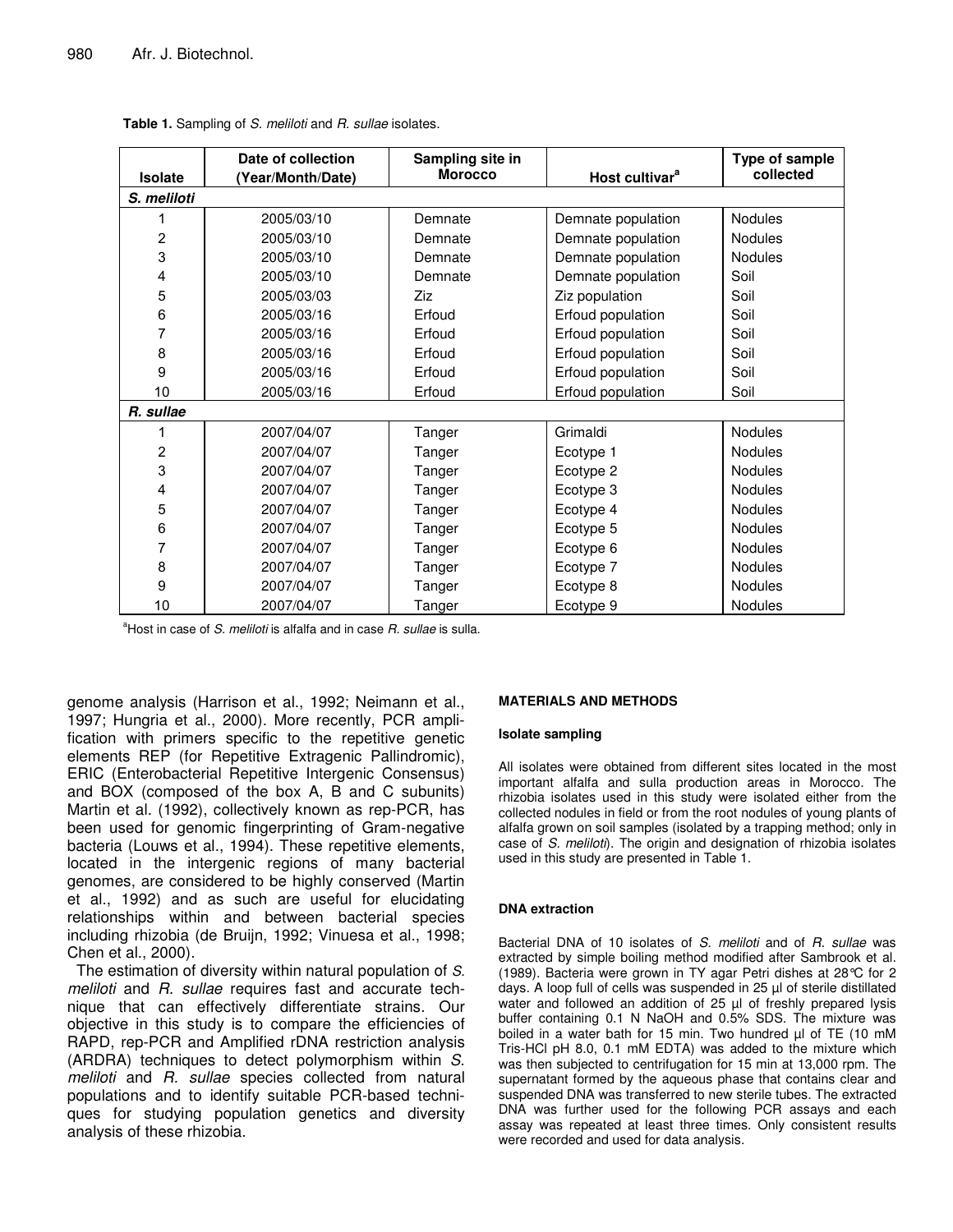#### **Rep-PCR**

Polymerase chain reaction (PCR) targeting repetitive DNA sequences (rep-PCR) such as repetitive extragenic palindromic sequences (REP) Versalovic et al. (1991), enterobacterial repetitive intergenic consensus sequences (ERIC) Hulton et al. (1991) and BOX-PCR based on primers targeting the highly conserved repetitive DNA sequences of the Box A subunit of the BOX element of *Streptococcus pneumoniae* (Versalovic et al., 1991) were performed according to the methodology of de Bruijn (1992). The amplification was carried out in tubes containing 25 µl of final reaction volume. The reaction mixture contained 2.5 µl of DMSO (100%), 14.65 µl of sterile distilled water, 2.5 µl of 10x PCR buffer (Roche, Germany), 1.25 µl of dNTPs (2 mM), 0.55 µl of REP primer (Versalovic et al., 1991) (Rep1 5' IIIICGICGICATCIGGC 3' and Rep2 5' ICGICTTATCIGGCCTAC 3'; 0.3 µg each), 0.44 µl of ERIC primer (Versalovic et al., 1991) (Eric1 5' ATGTAAGCTCCTGGGGATTCAC 3' and Eric2 5' AAGTAAGTGACTGGGGTGAGCG 3'; 0.3 µg each), 0.44 µl of BOX primer (5' CTACGGCAAGGCGACGCTGACG 3') and 0.4 µl (2 U) of *Taq* DNA polymerase. After the addition of 2 µl (50 ng) of DNA, the reaction mix was placed on a thermocycler (Master cycler, Eppendorf, Germany) and subjected to PCR cycles: 95°C for 7 min, followed by 35 cycles of 94°C for 1 min, 53°C for 1 min and 65°C for 8 min, and followed by the final elongation at 65°C for 8 min. PCR amplified fragments were electrophoresed in an agarose gel (1.5%) and were visualized using ethidium bromide staining.

#### **RAPD analysis**

Four RAPD primers namely OPY-04 (5' AAGGCTCGAC 3'), OPY-07 (5'GACCGTCTGT 3'), OPW-05 (5' CTGCTTCGAG 3') and OPW-18 (5' GGCGCAACTG 3') were used. RAPD reactions were carried out in 20 µl volumes containing 2 µl of 10x PCR buffer (Roche, Germany), 1.25 µl of 2 mM dNTPs, 3 µl of RAPD primer (10 pmole) and 0.25 µl (1.25 U) of *Taq* DNA polymerase. After the addition of 2  $\mu$  (50 ng) of DNA, the reaction mix was placed on a thermocycler (Master cycler, Eppendorf, Germany) and subjected to PCR cycles: 94°C for 3 min, followed by 30 cycles of 94°C for 1 min, 36°C for 1 min and 72°C for 2 min, and followed by the final elongation at 72°C for 6 min. PCR amplified fragments were electrophoresed in an agarose gel (1.5%) and were visualized under UV light after staining with ethidium bromide, and the photographed.

#### **Amplified rDNA restriction analysis (ARDRA)**

Two primers FGPS1490-72 (5'-TGCGGCTGGATCCCCTCCTT-3') (Normand et al., 1996), and FGPL132-38 (5'- CCGGGTTTCCCCATTCGG-3') (Ponsonnet and Nesme, 1994) were used for PCR amplification. A 25 µl reaction mixture included 2 µl (50 ng) of bacterial DNA as template, 0.5 µM each of primer, 1.5 U of Taq polymerase, 2.5 µl of dNTPs (2 mM) and 2.5 µl of 10x PCR buffer (Roche, Germany). The reaction conditions were: initial denaturation of 3 min at 95°C followed by 35 cycles 95°C for 30 s, 55°C for 1 min and 72°C for 1 min, followed by a final extension of 3 min at 72°C. Amplified DNA was visualized in 8% native polyacrylamide gels. An aliquot of 6 µl of the PCR reaction product was used for restriction digestion with *Hae*III and *Hin*fI at 37°C for 4 h in a final volume of 20 µl. The digested products were analysed electrophoretically on 8% native polyacrylamide gel and were visualized under UV light after staining with ethidium bromide.

#### **Data analysis**

The comparison of amplified DNA profiles for each of the primers

was performed on the basis of the presence (1) or absence (0) of fragments. Genetic parameters namely number of polymorphic loci, number of genotypes detected, major allele frequency, polymorphic information content (PIC) and pair-wise shared allele genetic distance were estimated using the software program PowerMarker version 3.25 (Liu and Muse, 2005). The pair-wise genetic distance matrix was used for constructing the dendrogram using the UPGMA (Unweighted Pair Group Method with Arithmetic Averages) algorithm on Power Marker.

## **RESULTS**

## **Rep-PCR analysis**

The total genomic DNA from the isolates was used as a template for rep-PCR amplification with REP, ERIC and BOX primers to produce DNA fingerprints. The reproducible and specific polymorphic banding pattern was obtained with REP and ERIC primers for *S. meliloti*, whereas BOX primer did not reveal any polymorphism. The DNAs of *S. meliloti* isolates amplified with specific REP-PCR primers produced an average of 12 bands and distinguished all the 10 isolates into 10 genotypes with genetic distance ranged from 0.0833- 0.8333 (Table 2). However, in *R. sullae* DNA amplification with REP primers produced only 5 polymorphic bands and distinguished the 10 isolates into 7 genotypes with genetic distance ranged from 0.00 - 0.80. In *S. meliloti*, ERIC primers amplified 15 polymorphic bands (Figure 1) resulted in grouping of 10 isolates into 8 genotypes, whereas it did not reveal any polymorphism in *R. sullae.* Although, BOX primers failed to detect polymorphisms in *S. meliloti*, it amplified 2 polymorphic bands in *R. sullae*, which enabled to group the isolates into 3 genotypes. Similarly, polymorphic information content (PIC) values were also differed among primers tested and between the two species, and were highest for REP primers in both *S. melioti* and *R. sullae* (Table 2)*.* The major allele frequency was also lowest in rep-PCR with REP primers in both the species.

## **RAPD analysis**

Among the 4 RAPD primers tested, only two primers (OPY-04 and OPY-07) revealed polymorphisms within *S. meliloti* and *R. sullae* (Table 2). The primer OPY-04 detected 6 polymorphic bands in *S. meliloti* and distinguished isolates into 6 genotypes with PIC value of 0.2675 and genetic distance ranged from 0.0000- 0.8333. Though, this primer amplified only one polymorphic band in *R. sullae*, PIC values were high when compared to *S. meliloti*. The primer OPY-07 amplified only one polymorphic band in the both species and discriminated the isolates into 2 genotypes, with PIC value comparatively higher in *R. sullae.*

## **ARDRA analysis**

When the 16S rDNA regions were amplified and electro-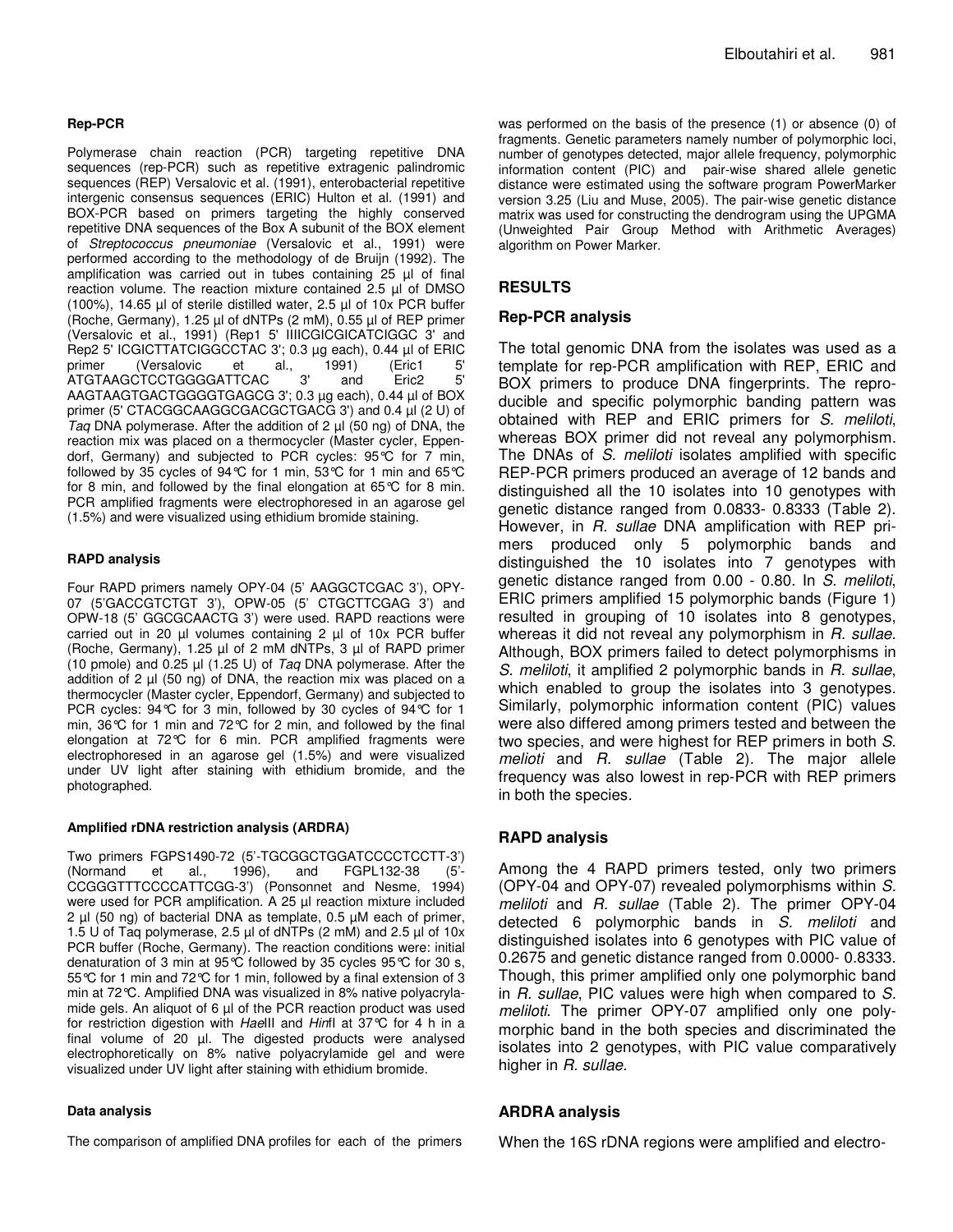| <b>DNA Marker</b><br>techniques | Number of<br>polymorphic bands | Number of<br>genotypes | <b>Polymorphic information</b><br>content (PIC) <sup>a</sup> | <b>Genetic distance</b><br>(Range) <sup>b</sup> | <b>Major allele</b><br>frequency |  |  |  |  |
|---------------------------------|--------------------------------|------------------------|--------------------------------------------------------------|-------------------------------------------------|----------------------------------|--|--|--|--|
| S. meliloti                     |                                |                        |                                                              |                                                 |                                  |  |  |  |  |
| <b>REP</b>                      | 12                             | 10                     | 0.2911                                                       | 0.0833-0.8333                                   | 0.7417                           |  |  |  |  |
| <b>ERIC</b>                     | 15                             | 8                      | 0.2622                                                       | $0.0000 - 0.6250$                               | 0.7625                           |  |  |  |  |
| <b>BOX</b>                      | 0                              | 0                      | 0                                                            |                                                 |                                  |  |  |  |  |
| RAPD (OPY-04)                   | 6                              | 6                      | 0.2675                                                       | 0.0000-0.8333                                   | 0.7500                           |  |  |  |  |
| RAPD (OPY-07)                   |                                | 2                      | 0.1638                                                       | $0.0000 - 1.0000$                               | 0.9000                           |  |  |  |  |
| Amplified rDNA                  |                                | 2                      | 0.2741                                                       | 0,0000-1.0000                                   | 0.7750                           |  |  |  |  |
| <b>ARDRA with Haelll</b>        | 4                              | 4                      | 0.2741                                                       | $0.0000 - 1.0000$                               | 0.7750                           |  |  |  |  |
| <b>ARDRA</b> with <i>Hinfl</i>  | 2                              | 2                      | 0.1638                                                       | 0.0000-1.0000                                   | 0.9000                           |  |  |  |  |
|                                 |                                |                        |                                                              |                                                 |                                  |  |  |  |  |
| R. sullae                       |                                |                        |                                                              |                                                 |                                  |  |  |  |  |
| <b>REP</b>                      | 5                              | 7                      | 0.2586                                                       | $0.0000 - 0.8000$                               | 0.7800                           |  |  |  |  |
| <b>ERIC</b>                     | 0                              | 0                      | 0                                                            |                                                 |                                  |  |  |  |  |
| <b>BOX</b>                      | 2                              | 3                      | 0.2478                                                       | $0.0000 - 1.0000$                               | 0.8000                           |  |  |  |  |
| RAPD (OPY-04)                   |                                | 2                      | 0.5274                                                       | $0.0000 - 1.0000$                               | 0.5000                           |  |  |  |  |
| RAPD (OPY-07)                   |                                | 2                      | 0.2688                                                       | $0.0000 - 1.0000$                               | 0.8000                           |  |  |  |  |
| Amplified rDNA                  | 5                              | 4                      | 0.2816                                                       | $0.0000 - 0.8000$                               | 0.7400                           |  |  |  |  |
| <b>ARDRA with Haelll</b>        | 2                              | 2                      | 0.1638                                                       | $0.0000 - 0.8000$                               | 0.9000                           |  |  |  |  |
| ARDRA with <i>Hinfl</i>         | 3                              | 6                      | 0.3362                                                       | $0.0000 - 1.0000$                               | 0.6333                           |  |  |  |  |

**Table 2.** Number of polymorphic bands, number of genotypes and polymorphic information content detected by different DNA marker techniques in *S. meliloti* and *R. sullae.*

<sup>a</sup>Polymorphism information content (PIC) was estimated according to Botstein et al. (1980).

<sup>b</sup>Shared allele distance was estimated according to Chakraborty and Jin (1993).



**Figure 1.** PCR-based DNA marker analysis using (a) REP primers, (b) ERIC primers and (c) ARDRA with *Hin*fI enzyme in *S. meliloti* and *R. sullae*. Lane M contains 100 bp marker.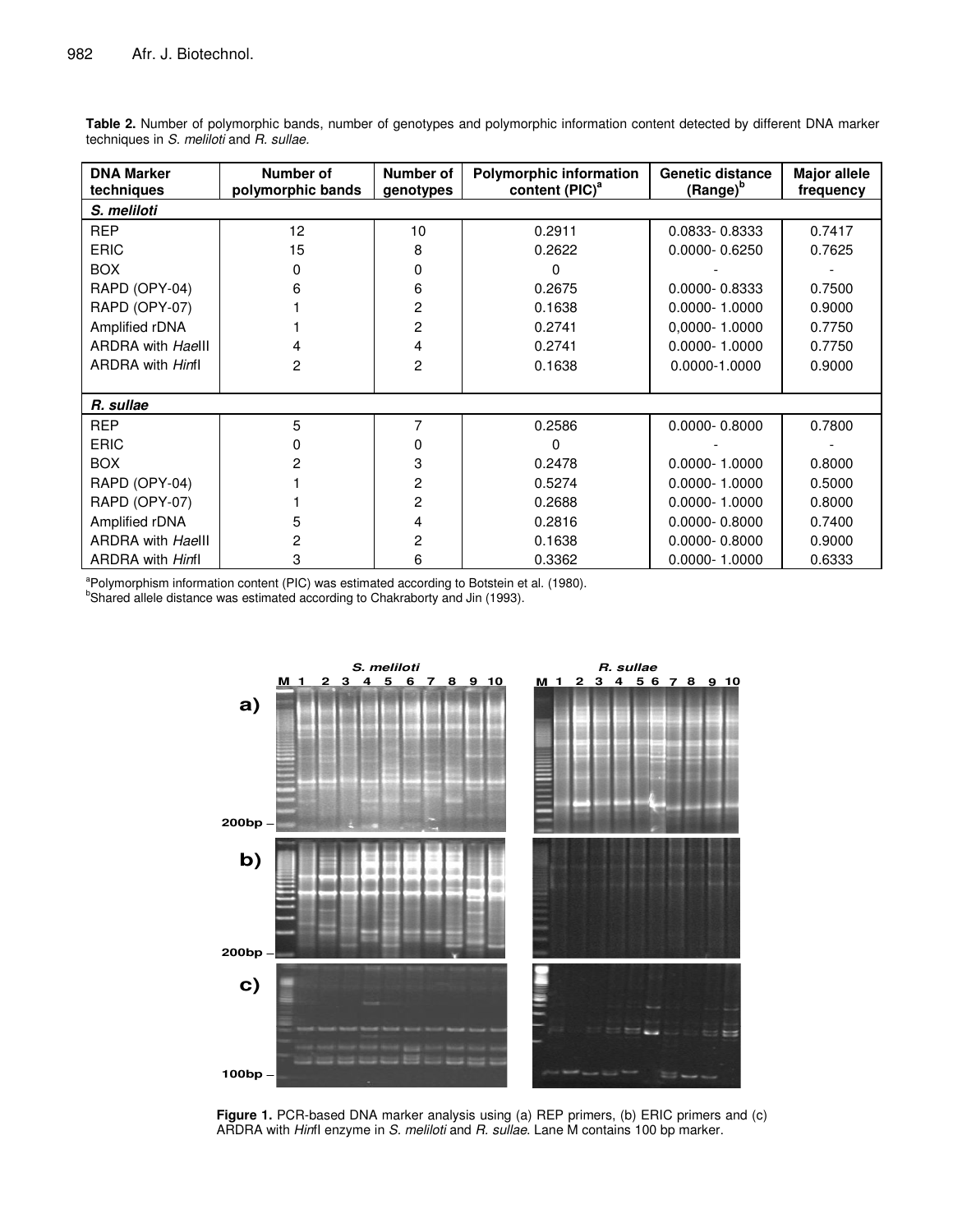

**Figure 2.** Dendrograms constructed using the UPGMA algorithm based on the shared allele genetic distance estimated by various PCR-based DNA marker techniques in *S. meliloti*. The dendrograms were constructed based on polymorphic data obtained from (a) PCR with REP primers, (b) PCR with ERIC primers, (c) ARDRA with *Hae*III enzyme, and (d) PCR with REP and ERIC primers, separately.

phoressed on native polyacrylamide gels, one and 5 polymorphic DNA bands were detected in *S. meliloti* and *R. sullae*, respectively (Table 2). However, PIC values were almost similar in both the species. Further digestion of the PCR products with *Hae*III and *Hin*fI restriction enzymes, resulted in increased number of polymorphic bands in both the species. Number of genotypes detected and PIC value were higher when the amplified rDNA region of *S. meliloti* digested with *Hae*III compared to *Hin*fI, whereas both parameters were higher in *R. sullae* when digested with *Hin*fI.

## **DISCUSSION**

The characterization of the indigenous rhizobia population plays an important role in better understanding of soil biodiversity and biological nitrogen fixation. In this study, we used three PCR-based techniques namely, rep-PCR, RAPD and ARDRA techniques to characterize genetic diversity of *S. meliloti* and *R. sullae*, in order to identify rapid and reliable techniques for their applications in genetic characterization and population genetic analysis of these species. Characteristic banding patterns were obtained for *S. meliloti* and *R. sullae* isolates by using all the three techniques, even though the isolates are from a narrow geographic region in Morocco.

The chromosomal location of rep sequences in *Rhizobium* species indicates genetic relationships among different strains and represents a relatively simple but efficient tool for genotyping (Labes et al., 1996). In our study, the number of polymorphic bands detected and PIC varied depending upon the species and the rep-PCR primers used for PCR amplification. Rep-PCR primers such as REP and ERIC detected higher number of polymorphic bands in case of *S. meliloti*, compared to RAPDs and ARDRA, and classified the isolates into 10 and 8 genotypes, respectively. By combining both REP and ERIC-PCR fragment profiles, further increases in detection of genomic differences and clear branching tree were observed in *S. meliloti* cluster analysis (Figure 2). In addition, the DNA fingerprints observed by REP and ERIC primers were also highly reproducible compared to RAPDs. Therefore, REP and ERIC primer based PCR detection techniques are very useful for fast, large scale and reliable genetic characterization of *S. meliloti* populations.

In *R. sullae*, REP- and BOX-fingerprinting techniques alone could differentiate only 7 and 3 genotypes, respectively, or together differentiated 9 genotypes out of 10 isolates tested. Even though RAPDs were suggested to amplify characteristic fragments (Sikora et al., 1997; 2002), in this study they were not efficient in fingerprinting *R. sullae*, as they amplify less number of polymorphic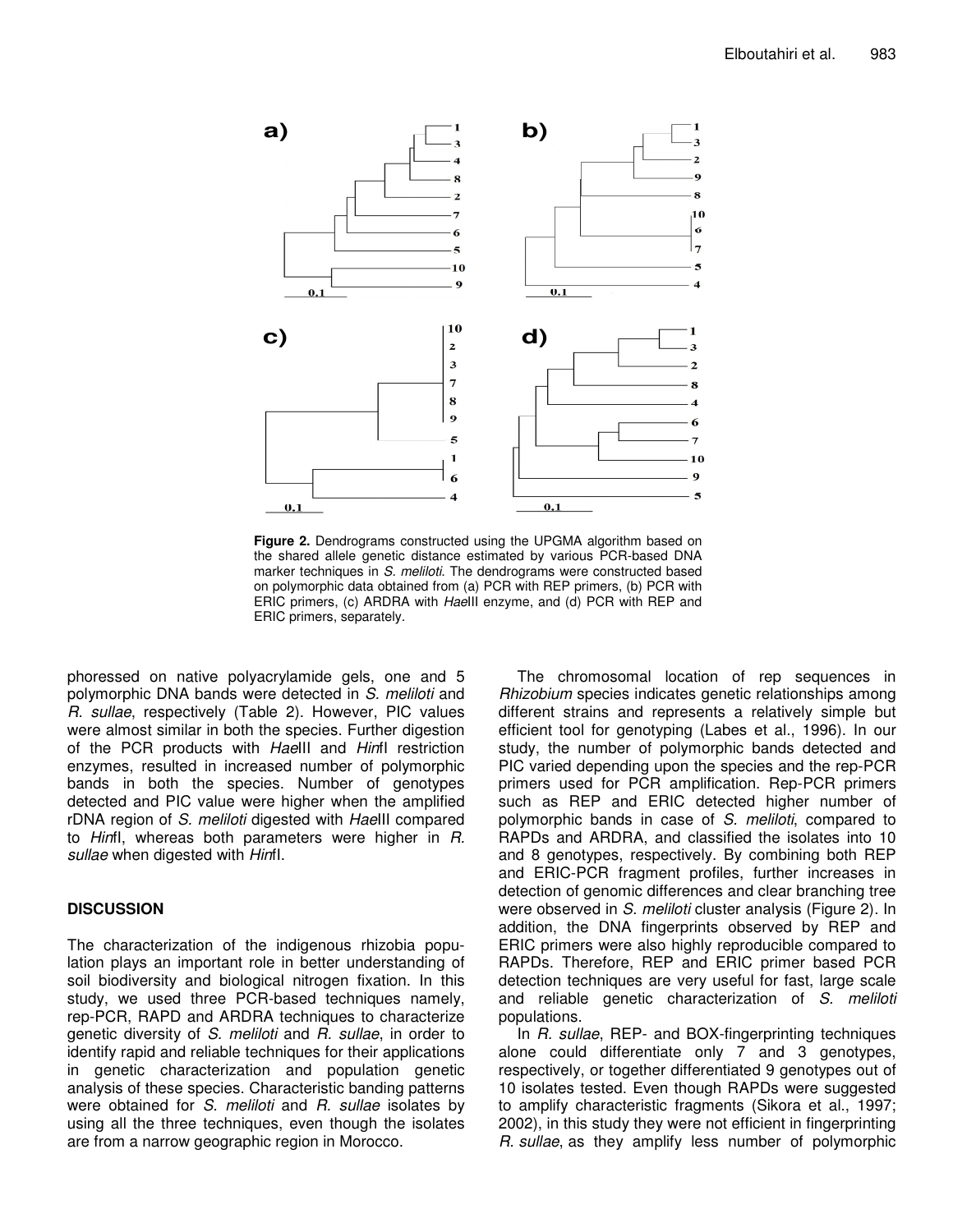

**Figure 3.** Dendrograms constructed using the UPGMA algorithm based on the shared allele genetic distance estimated by various PCR-based DNA marker techniques in *R. sullae*. The dendrograms were constructed based on polymorphic data obtained from (a) PCR with REP primers, (b) ARDRA with *Hin*fI enzyme, (c) PCR with REP and BOX primers separately, and (d) PCR with REP primers and ARDRA with *Hin*fI enzyme separately.

bands, which reduces the ability to distinguish genotypes. Furthermore, RAPDs are not readily reproducible. On the other hand, ARDRA with *Hin*fI enhanced genotypic differentiation. When we combined the data of REP-PCR and ARDRA with *Hin*fI, further improvement in the resolution and differentiation of genotypes were observed, classifying the 10 isolates into 10 genotypes (Figure 3). Therefore, the combined analysis of PCR with REP primer and ARDRA with *Hin*fI efficiently resolved genotypic diversity in *R. sullae*.

Perusal of literatures suggests that ability to detect

polymorphisms varies with different DNA fingerprinting techniques. For example, in *Bradyrhizobium japonicum,* REP and ERIC primer based fingerprinting were efficient in the detection of genetic differences (Judd et al., 1993; Hungria et al., 2000; Sikora et al., 2002), supporting our observations in *S. meliloti*. The sequence of the 16S rRNA gene had been widely used as a phylogenetic marker to study genetic relationships between different species of bacteria (phylogeny). The analysis of this gene can therefore be considered a standard method for the identification of bacteria at the family, genus and species